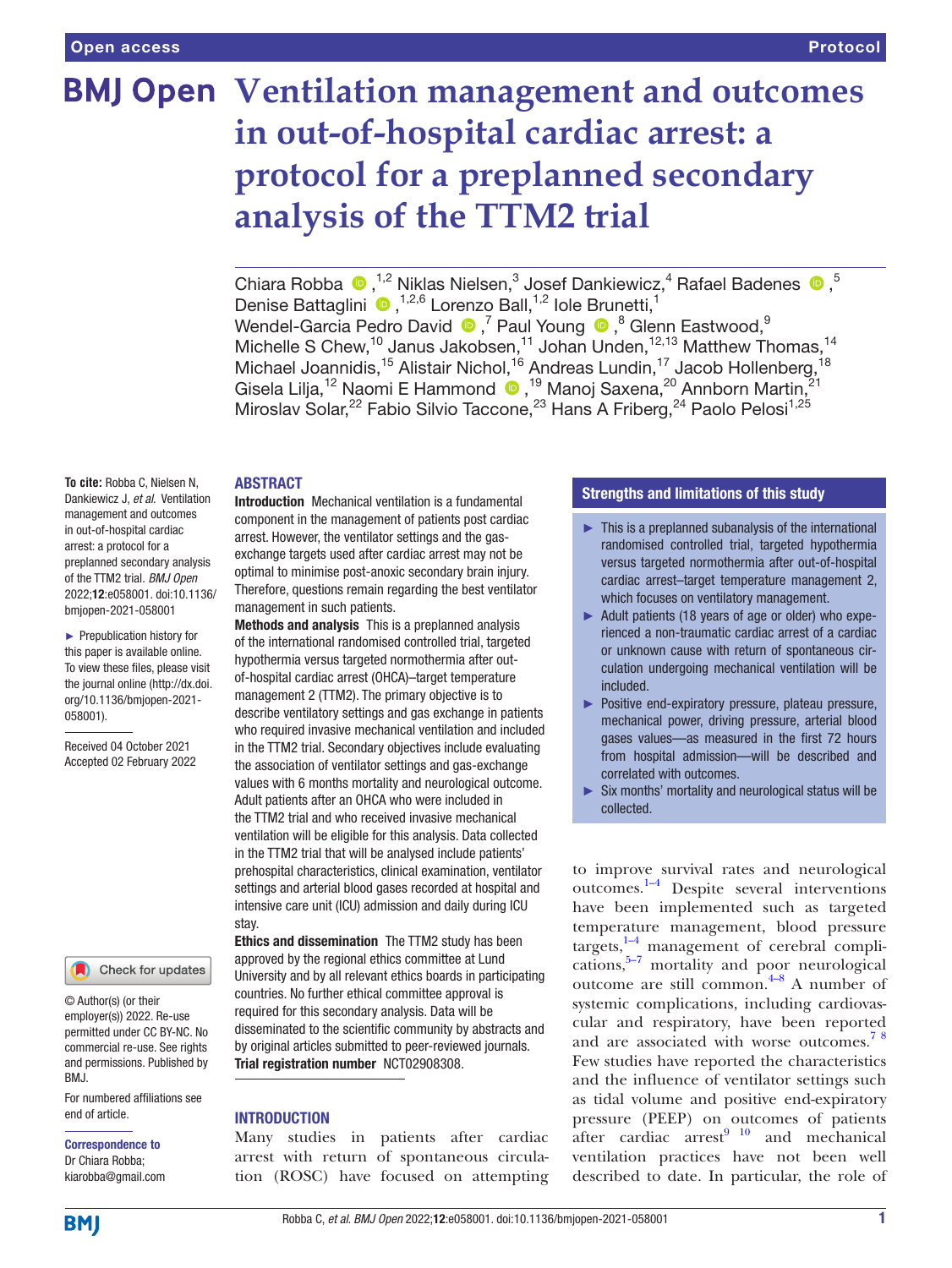## Open access

driving pressure and mechanical power during mechanical ventilation to determine outcome in patients after cardiac arrest has been poorly investigated. In addition, the optimal gas-exchange targets have not been clearly defined in this population. Hypoxaemia is a well-known cause of secondary brain injury responsible for cerebral ischaemia and poor outcome.<sup>[11](#page-5-5)</sup> Recent evidence showed possible detrimental effects of hyperoxaemia, yielding generation of reactive oxygen species, overproduction of free radicals and oxidative stress<sup>12</sup> and being associated with higher mortality.<sup>1314</sup> However, in the specific population of cardiac arrest patients, the effect of hyperoxaemia on patients' outcome is still unclear. Similarly, evidence regarding the optimal carbon dioxide  $(CO<sub>2</sub>)$  targets is limited. $15-19$ 

We, therefore, preplanned a secondary analysis of the target temperature management 2 (TTM2) trial (clinicaltrials.gov). The primary objective of this study was to describe the ventilator settings and gas-exchange parameters in adults post out-of-hospital cardiac arrest (OHCA) receiving invasive mechanical ventilation. The secondary objective was to evaluate the association of ventilator settings and gas-exchange parameters with 6 months mortality and neurological outcome.

# METHODS AND ANALYSIS Study design

This is a preplanned secondary analysis of a large international multicentre randomised controlled trial, including mechanically ventilated patients post cardiac arrest and 6-month follow-up. This substudy was approved on the 23 February 2017 by the TTM2 steering committee (details available on <https://ttm2trial.org/substudy-proposals>)

# **Objectives**

The primary objective is to describe ventilatory management (such as tidal volume, PEEP, driving pressure, respiratory rate, mechanical power, etc) and gas exchange (pHa, arterial pressure of oxygen  $(PaO<sub>2</sub>)$  and arterial pressure of carbon dioxide  $(PaCO<sub>2</sub>)$  in patients who required invasive mechanical ventilation after OHCA and were included in the TTM2 trial within the first 72 hours from recruitment. Secondary objectives are to evaluate the association of ventilator settings and gas exchange with 6-month patients' mortality and neurological status $^{16}$ (by the Modified Rankin Scale (mRS)) [\(figure](#page-1-0) 1).

# Inclusion

The TTM2 trial included adult patients (18 years of age or older) who experienced a non-traumatic cardiac arrest of a cardiac or unknown cause with ROSC. In particular:

- 1. OHCA of a presumed cardiac or unknown cause
- 2. Sustained ROSC defined as 20min with signs of circulation without the need for chest compressions.
- 3. Unconsciousness defined as not being able to obey verbal commands (FOUR Score motor response of <4) and no verbal response to pain after sustained ROSC.

| <b>Modified Rankin Scale (mRS)</b> |                                                                                                                             |  |  |  |  |
|------------------------------------|-----------------------------------------------------------------------------------------------------------------------------|--|--|--|--|
| $\Omega$                           | No symptoms                                                                                                                 |  |  |  |  |
| 1                                  | No significant disability despite symptoms. Able to perform all duties and activities                                       |  |  |  |  |
| 2                                  | Sligh disability. Able to look after own affairs without assistance but unable to perform all usual duties and activities   |  |  |  |  |
| 3                                  | Moderate disability. Requires some help, but able to walk without assistance                                                |  |  |  |  |
| 4                                  | Moderately severe disability. Unable to attend to own bodily needs without assistance, unable to walk without<br>assistance |  |  |  |  |
| 5                                  | Severe disability. Bedridden, incontinent, requires continuous nursing cares and attention                                  |  |  |  |  |
| 6                                  | Death                                                                                                                       |  |  |  |  |

<span id="page-1-0"></span>Figure 1 Outcome measure by mRS. mRS, Modified Rankin Scale.

- 4. Eligible for intensive care without restrictions or limitations
- 5. Inclusion within 180min of ROSC. Exclusion criteria were:
- 1. Unwitnessed cardiac arrest with an initial rhythm of asystole.
- 2. Temperature on admission <30°C.
- 3. On extracorporeal membrane oxygenation prior to ROSC.
- 4. Obvious or suspected pregnancy.
- 5. Intracranial bleeding.
- 6. Severe chronic obstructive pulmonary disorder (COPD) with long-term home oxygen therapy.

#### For this specific subanalysis, further inclusion criteria will be

► Patients needing mechanical ventilation, and with data available regarding mechanical ventilation settings.

# Study procedures and settings

The protocol of the TTM2 trial has been previously published.[15](#page-5-8) Participants in the TTM2 trial were recruited at multiple sites in several countries. Patients' characteristics were obtained at several timepoints ([figure](#page-2-0) 2). At each of them, objective information of the participants' general physical function and current cardiovascular risk were collected. The subanalysis planned start was December 2021 while planned end will be December 2025, including publications of the manuscripts.

## Data collection

Data were collected at the time of enrolment from the prehospital, from emergency department, during the intensive care unit (ICU) stay, at ICU discharge, at hospital discharge and at follow-up. Clinical, laboratory and background data were collected from hospital records, relatives and ambulance services, and were entered into a web-based electronic case record form (eCRF) by site personnel. For follow-up, all responses were obtained by study personnel from patients or from a proxy (where impaired cognitive capacity prevented patient interview), during a face-to-face visit, by telephone interview or by postal questionnaire. Data from the eCRF of TTM2 used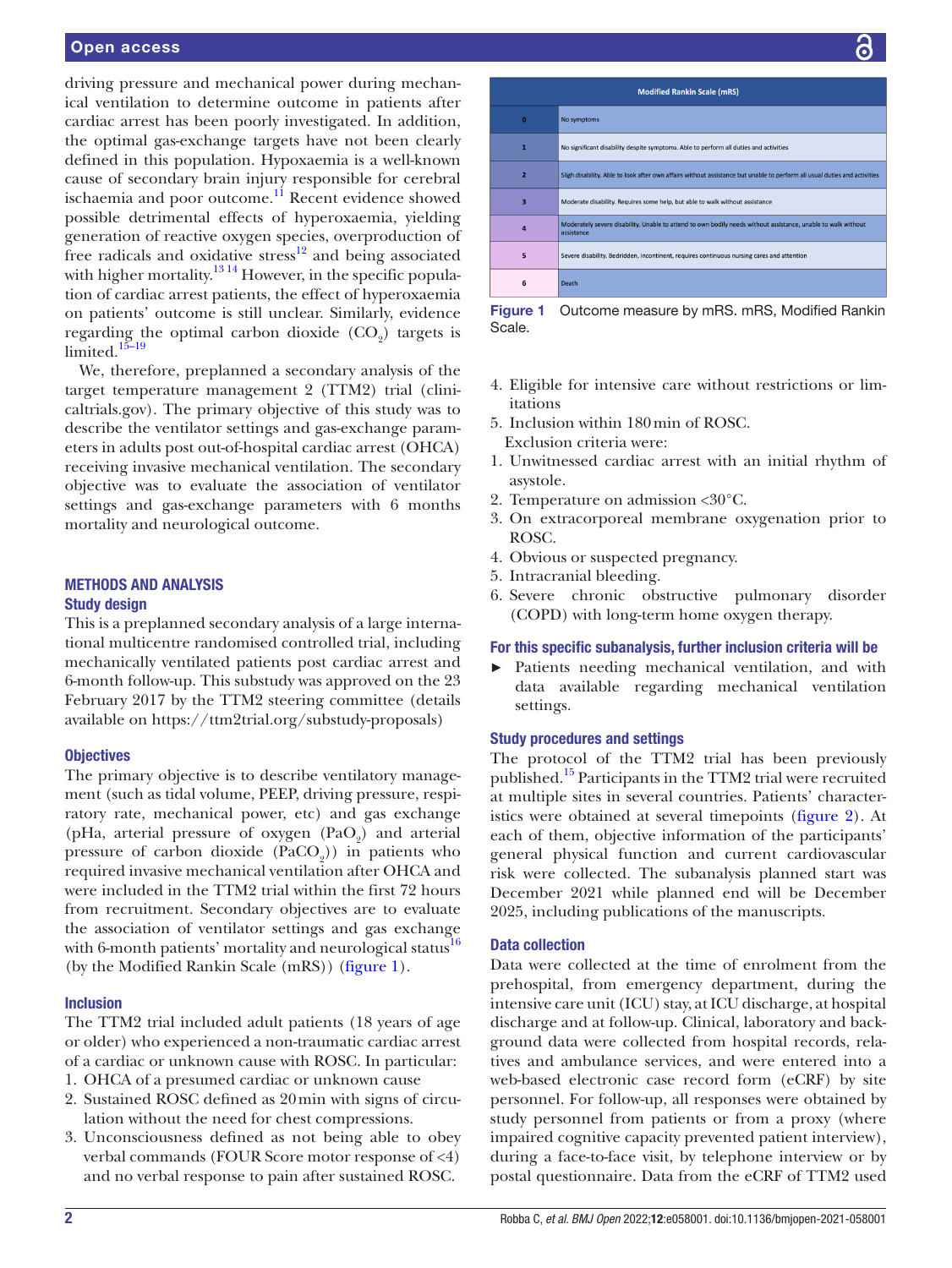

<span id="page-2-0"></span>Figure 2 Substudy and study timeline. All collected data at selected timepoints are described. ABG, arterial blood gas; BP, blood pressure; HR, heart rate; ICU, intensive care unit; MAP, mean arterial pressure; mRS, modified Rankin Scale; PEEP, positive end-expiratory pressure; Pplat, plateau pressure; ROSC, return of spontaneous circulation; RR, respiratory rate; SOFA, sequential organ failure assessment.

for this secondary analysis will include patients' demographic characteristics, pre-injury comorbidities, diagnosis, timing of acute events, clinical presentation, timing of intubation, data regarding ventilator settings, daily arterial blood gases, neuromonitoring, ICU complications and outcomes.

Details of the included data are presented in [table](#page-3-0) 1.

## Statistical analysis plan

Patient, ventilator characteristics and arterial blood gases values will be described by means  $(\pm SD)$ , medians  $(IQR)$ and proportions, as appropriate.

The prognostic value of baseline ventilator settings including derived parameters such as driving pressure, mechanical power and compliance—and  $oxygen/CO<sub>2</sub>$ markers with mortality endpoints will be evaluated with Cox regression analysis. These survival models will be adjusted for relevant confounders at baseline such as age (years), sex, Charlson Comorbidity Index, time to ROSC (minutes), site where cardiac arrest occurred (home, public place and other), the initial cardiac rhythm found (shockable/non-shockable), bystander CPR (yes/no), witnesses when cardiac arrest occurred (yes/no) and shock or STEMI diagnosis at admission. We will explore the role of currently known threshold of ventilator settings derived in other ICU populations, including plateau pressure, PEEP, driving pressure, ventilatory ratio and mechanical power using relative distribution analysis.

The association between hourly ventilator settings and oxygen/CO<sub>2</sub> markers, and mortality endpoints will be evaluated using linear mixed regression analysis. Here, the longitudinal trajectories of the hourly measured ventilatory settings/blood gases will be compared among survival status at 180 days (dead vs alive) using random intercept in order to account for the longitudinal nature of the data.

Robba C, *et al*. *BMJ Open* 2022;12:e058001. doi:10.1136/bmjopen-2021-058001 3

The association of baseline ventilator settingsand  $oxygen/CO<sub>2</sub>$  markers with mRS outcome will be evaluated with logistic regression analysis. The same set of covariates, as for the survival analysis, will be used. In addition, we will explore new thresholds for the ventilatory settings/blood gases markers on this neurological endpoint, knowing that no specific thresholds along the distribution of these settings have been defined for this outcome.

Statistical analyses will be conducted using Stata V.16.

## Data management

Anonymised data were collected in a web-based eCRF and protected by encryption software and password provided to single users. Each patient was assigned a numeric code generated by the central database. Data were checked for consistency and completeness and monitored by central coordinating centres to ensure high quality of data prior to analysis. The data for this secondary analysis will be securely stored at the University of Genova; all procedures will comply with the EU Regulation 2016/679 on the protection of natural persons regarding personal data processing and movement.

#### ETHICS AND DISSEMINATION **Ethics**

For the TTM2 study, an ethics application (2015/228) was approved by the regional ethics committee at Lund University. Ethics applications was submitted to all relevant ethics boards in every country participating. Each national coordinator (NC)/principal investigator (PI) notified the relevant ethics committee, in compliance with the local legislation and rules. The NCs facilitated this process. The approval of the protocol (if required by local authorities) was obtained before any participant was enrolled. The PI and steering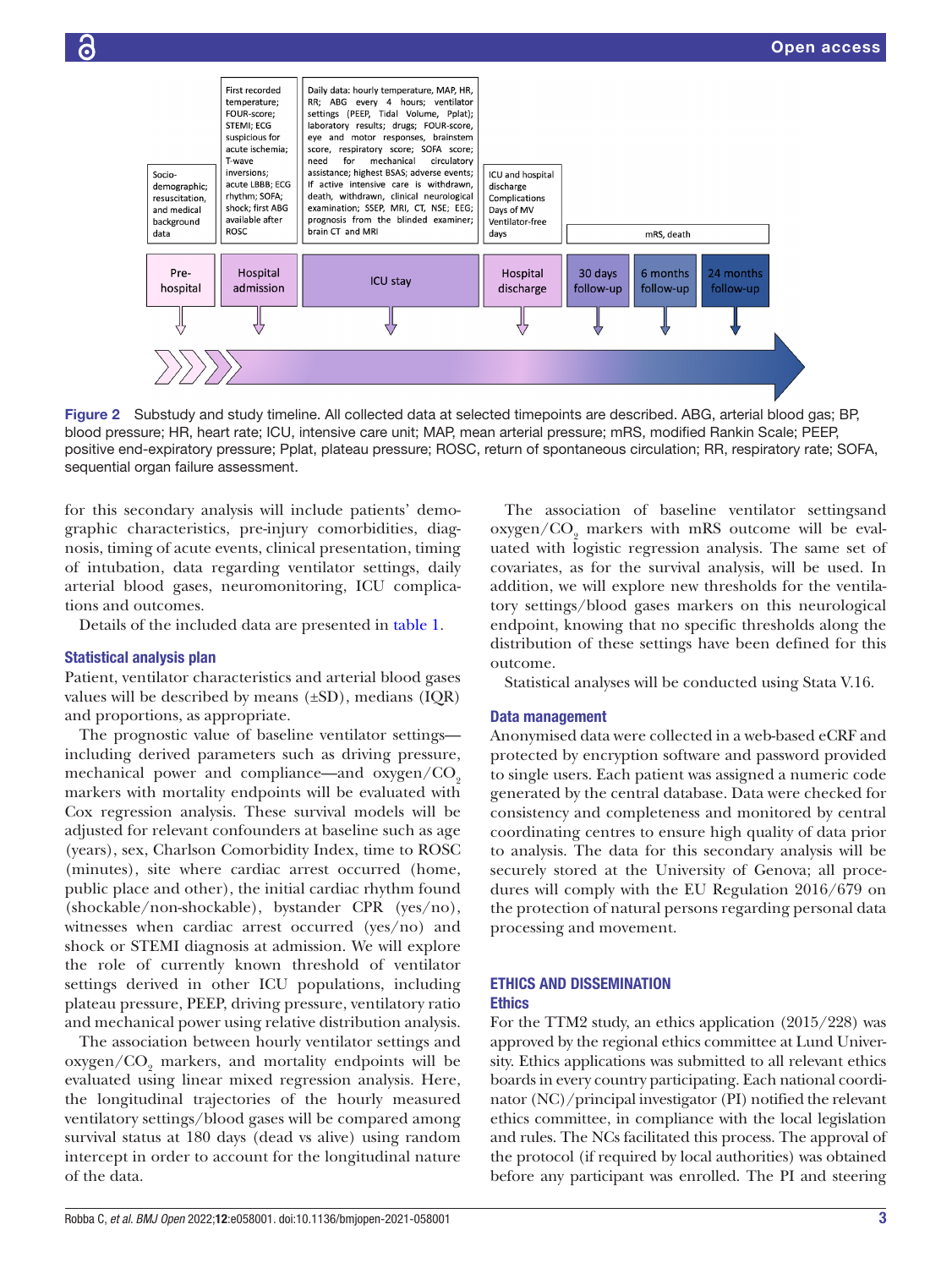<span id="page-3-0"></span>

| Timepoints of data collection<br>Table 1 |                                                                                                                                                                                         |                   |              |                       |                            |                   |  |  |
|------------------------------------------|-----------------------------------------------------------------------------------------------------------------------------------------------------------------------------------------|-------------------|--------------|-----------------------|----------------------------|-------------------|--|--|
|                                          |                                                                                                                                                                                         | <b>Timepoints</b> |              |                       |                            |                   |  |  |
| <b>Patient characteristics</b>           | Data                                                                                                                                                                                    | Hospital<br>stay  | <b>Daily</b> | Hospital<br>discharge | 30 days                    | 6 months          |  |  |
| Pre-ICU data                             |                                                                                                                                                                                         |                   |              |                       |                            |                   |  |  |
|                                          | Age                                                                                                                                                                                     | Χ                 |              |                       |                            |                   |  |  |
| Socio-demographic                        | Sex                                                                                                                                                                                     | X                 |              |                       |                            |                   |  |  |
|                                          | Height                                                                                                                                                                                  | Χ                 |              |                       |                            |                   |  |  |
|                                          | Weight                                                                                                                                                                                  | X                 |              |                       |                            |                   |  |  |
| Medical background                       | Pre-arrest neurological function                                                                                                                                                        | X                 |              |                       |                            |                   |  |  |
|                                          | <b>Charlson Comorbidity Index</b>                                                                                                                                                       | X                 |              |                       |                            |                   |  |  |
|                                          | Measurement of pre-arrest Clinical Frailty Score X<br>$(1-9)$                                                                                                                           |                   |              |                       |                            |                   |  |  |
| Hospital admission                       | SOFA score on admission (without neurological X<br>subscore)                                                                                                                            |                   |              |                       |                            |                   |  |  |
|                                          | First ABG available after ROSC                                                                                                                                                          | Χ                 |              |                       |                            |                   |  |  |
| <b>ICU</b> data                          | Temperature                                                                                                                                                                             | $\overline{X}$    | $\times$     |                       |                            |                   |  |  |
|                                          | Arterial blood gases (every 4 hours)                                                                                                                                                    | X                 | $\times$     |                       |                            |                   |  |  |
|                                          | Haemodynamic (mean arterial pressure and HR) X                                                                                                                                          |                   | X            |                       |                            |                   |  |  |
|                                          | Ventilator settings: PEEP, tidal volume, Pplat                                                                                                                                          | X                 | X            |                       |                            |                   |  |  |
|                                          | FOUR Score: eye response, motor response,<br>brainstem score and respiratory score                                                                                                      | X                 | X            |                       |                            |                   |  |  |
|                                          | SOFA score (without neurological subscore)                                                                                                                                              | X                 | X            |                       |                            |                   |  |  |
|                                          | <b>Adverse events</b>                                                                                                                                                                   | X                 | X            |                       |                            |                   |  |  |
|                                          | If trial intervention has been discontinued, time<br>of discontinuation and specified reason                                                                                            | X                 | X            |                       |                            |                   |  |  |
|                                          | If active intensive care is withdrawn, specify<br>reason                                                                                                                                | X                 | X            |                       |                            |                   |  |  |
|                                          | If dead, specify presumed cause of death,<br>cardiac, cerebral or other                                                                                                                 | X                 | X            |                       |                            |                   |  |  |
|                                          | Results of the clinical neurological examination                                                                                                                                        | X                 | X            |                       |                            |                   |  |  |
|                                          | The stated prognosis from the blinded examiner, X<br>dichotomised as poor outcome likely (yes/no),<br>based on the definition in the trial protocol and<br>which criteria are fulfilled |                   | $\mathsf{X}$ |                       |                            |                   |  |  |
| Post-ICU data                            | ICU discharge                                                                                                                                                                           |                   |              | $\mathsf X$           |                            |                   |  |  |
|                                          | Hospital discharge                                                                                                                                                                      |                   |              | X                     |                            |                   |  |  |
|                                          | Complications                                                                                                                                                                           |                   |              | $\mathsf X$           |                            |                   |  |  |
|                                          | Days of mechanical ventilation                                                                                                                                                          |                   |              | X                     |                            |                   |  |  |
|                                          | Ventilator-free days                                                                                                                                                                    |                   |              | $\mathsf X$           |                            |                   |  |  |
| Follow-up                                | mRS<br>Death                                                                                                                                                                            |                   |              |                       | $\mathsf X$<br>$\mathsf X$ | X<br>$\mathsf{X}$ |  |  |
|                                          |                                                                                                                                                                                         |                   |              |                       |                            |                   |  |  |

ABG, arterial blood gas; HR, heart rate; ICU, intensive care unit; mRS, Modified Rankin Scale ; PEEP, positive end-expiratory pressure; Pplat, plateau pressure; ROSC, return of spontaneous circulation; SOFA, sequential organ failure assessment.

committee ensured that this study has been conducted in full conformity with the Declaration of Helsinki and good clinical practices. No further ethical approval was planned for this subanalysis as the use of data for substudies was specifically declared in the primary protocol.

# Lack of capacity and delayed consent

For the TTM2 study, informed consent was obtained from patients with no lack of capacity. For patients not able to

provide informed consent at the time of recruitment, the responsible clinical/research staff acted as consulter and consent eligible patients after discussion with the next of kin. If the patient had a power of attorney or a legal tutor, he/she acted as consultee and was asked to consent/decline participation to the study on legal behalf of the patient. At follow-up, patients who had regained capacity were asked to provide informed consent and had the possibility to: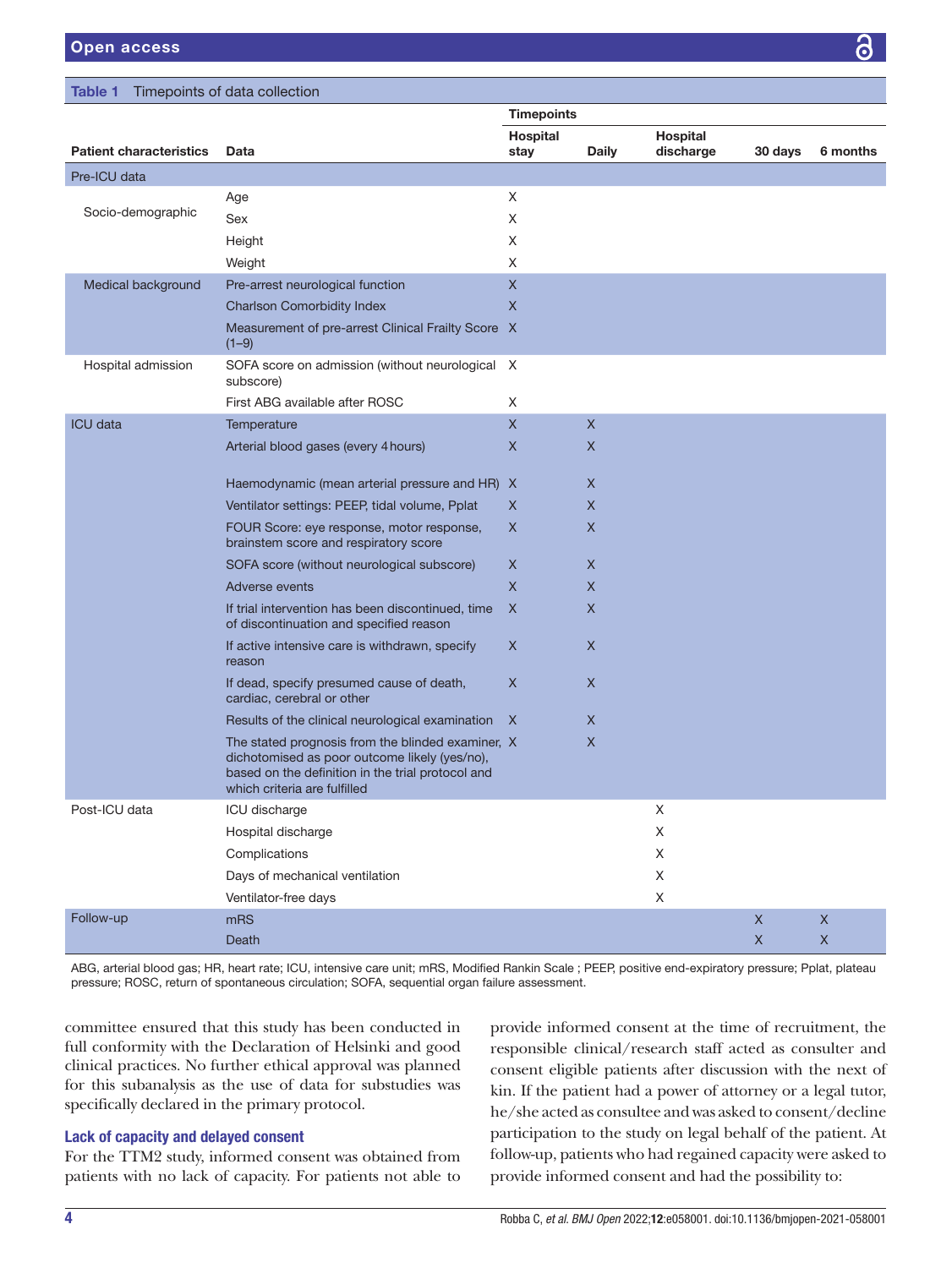- Provide informed consent for the acute data and follow-up.
- ► Deny research participation and request destruction of acute data collected.

Consent also included the publication of data for subanalysis; therefore, no further consent forms/applications were requested.

# **Dissemination**

Results from this study will be disseminated to the scientific community by abstracts, by presentations and by original articles submitted to peer-reviewed journals.

## Publication and data sharing policy

#### Publication and authorship

After the publication of the main papers, data will be made available to the scientific community by means of abstract by scientific papers submitted to peer-reviewed journals. Authorship of the main manuscript will follow the ICMJE recommendations that base authorship on the following four criteria:

- ► Substantial contributions to the conception or design of the work, or the acquisition, analysis or interpretation of data for the work.
- ► Drafting the work or revising it critically for important intellectual content.
- ► Final approval of the version to be published.
- ► Agreement to be accountable for all aspects of the work in ensuring that questions related to the accuracy or integrity of any part of the work are appropriately investigated and resolved.

A writing committee composed by some members of the core steering committee and biostatisticians and the responsible for the subanalysis will be authors of the manuscript, as for rules predefined by the steering committee of the TTM2 for the primary analysis. CR will be first and PP last author of the manuscripts generated from the subanalysis.

#### PATIENT AND PUBLIC INVOLVEMENT

Patient and public were not involved in the design, or conduct, or reporting, or dissemination plans of the research.

#### **DISCUSSION**

This subanalysis of the TTM2 study is designed with the aim to obtain a detailed description of the ventilator management of patients after OHCA.

Post-cardiac arrest syndrome is associated with high morbidity and mortality, which is related not only to a poor neurological outcome but also to respiratory and cardiovascular dysfunctions.<sup>16</sup> Mechanical ventilation has the goal to maintain an appropriate level of  $\mathrm{PaO}_{2}$  and PaCO<sub>2</sub>. However, the pathophysiology of cardiac arrest and its systemic effects, as well as the relationship between arterial blood gases targets and outcome is still unclear. $16$  Hypoxia has been largely recognised as a major cause of secondary brain injury; recently, also hyperoxia has shown to have potential detrimental effects on patients' outcome.[17–27](#page-5-10)

Similarly, hypercapnia can cause cerebral vasodilation and increase intracranial pressure and should, therefore, be avoided, but hypocapnia and cerebral vasoconstriction can lead to cerebral ischaemia.[16](#page-5-9) Normocapnia seems to be associated with good neurological outcome.<sup>[22 23](#page-5-11)</sup> However, mild hypercapnia has been suggested by some authors to optimise cerebral blood flow and improve survivals. $^{24}$  $^{24}$  $^{24}$  In summary, optimal ventilator targets are unclear in this group of patients.

Recent literature has highlighted the importance of protective ventilation in patients with acute respiratory distress syndrome (ARDS) and non-ARDS.<sup>19</sup><sup>25-29</sup> However, although these strategies have been suggested also in patients post cardiac arrest, $30$  high PEEP or recruitment manoeuvres may increase intrathoracic pressure and consequently reduce jugular outflow, which can further aggravate cerebral oedema; similarly, low tidal volume and permissive hypercapnia may be detrimental in this group of patients.<sup>[31](#page-6-1)</sup> Moreover, the role of mechanical power and driving pressure to optimise ventilator settings and improve outcomes has not been investigated so far in this population, but recent evidence suggests the importance of these parameters as integrated physiologic variables potentially associated with ventilator-induced lung injury and worse outcome. $32-34$ 

The results from this substudy will, therefore, allow to clarify the current status of the ventilator management of these patients, and to discriminate the effects of tidal volume, mechanical power, PEEP and driving pressure on outcomes in patients post cardiac arrest, offering the unique opportunity to globally uniform clinical guidelines regarding ventilator strategies in this group of patients.

#### Author affiliations

<sup>1</sup>Department of Anesthesia and Critical Care, San Martino Policlinico Hospital, IRCCS for Oncology and Neuroscience, Genoa, Italy

<sup>2</sup>Dipartimento di Scienze Chirurgiche e Diagnostiche, University of Genoa, Genoa, Italy

3 Department of Clinical Sciences Lund, Anaesthesia and Intensive Care and Clinical Sciences Helsingborg, Helsingborg Hospital, Lund University, Lund, Sweden

4 Department of Clinical Sciences Lund, Cardiology, Skåne University Hospital,Lund University, Lund, Lund, UK

5 Department of Anesthesiology and Surgical-Trauma Intensive Care, Hospital Clinic Universitari de València, Universitat de València, Valencia, Spain

<sup>6</sup>Department of Medicine, University of Barcelona, Barcelona, Spain, Genoa, Italy <sup>7</sup>Institute of Intensive Care Medicine, Zurich, Switzerland, University Hospital of Zürich, Zürich, Switzerland

<sup>8</sup>Department of Intensive Care, Wellington Hospital, Wellington, New Zealand <sup>9</sup>Department of Intensive Care, Faculty of Health, Deakin University, Burwood, Victoria, Australia

<sup>10</sup>Department of Anaesthesia and Intensive Care, Biomedical and Clinical Sciences, Linköping University, Linköping, Sweden

<sup>11</sup> Copenhagen Trial Unit, Centre for Clinical Intervention Research, Copenhagen University Hospital, Copenhagen, UK

<sup>12</sup>Department of Clinical Sciences, Lund University, Lund, Sweden

 $^{13}$ Department of Operation and Intensive Care, Hallands Hospital Halmstad, Halland, Sweden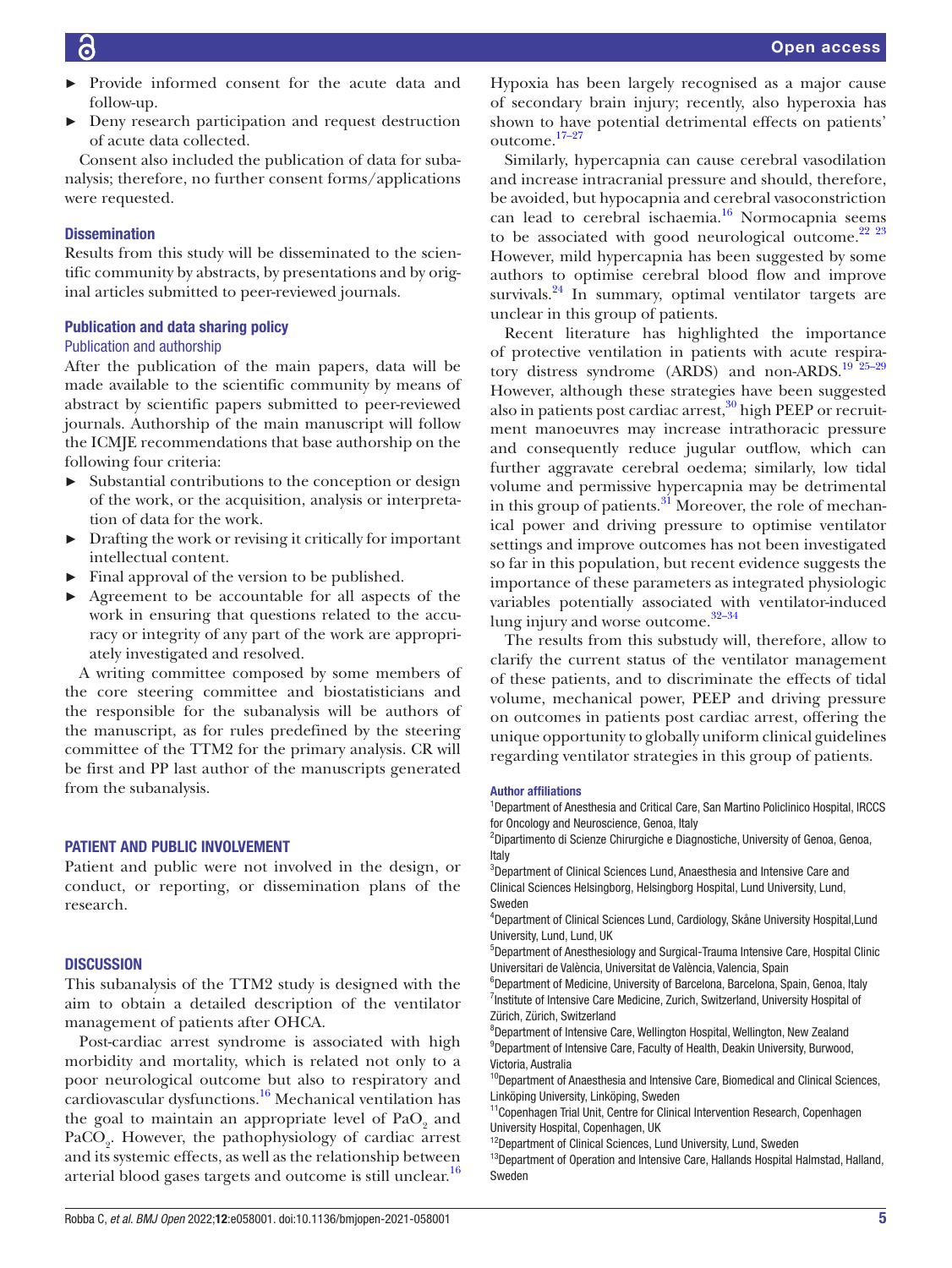# Open access

<sup>15</sup>Division of Intensive Care and Emergency Medicine, Deptartment of Medicine, Medizinische Universität Innsbruck, Innsbruck, Austria

- <sup>16</sup>Monash University, Melbourne, Victoria, Australia, Melbourne, Ireland
- <sup>17</sup>Department of Anaesthesiology and Intensive Care Medicine, University of Gothenburg, Gothenburg, Sweden

<sup>18</sup>Department of Medicine, Center for Resuscitation Science, Karolinska Institutet, Solna, Sweden

<sup>19</sup>Department of Critical Care, George Institute for Global Health, Newtown, New South Wales, Australia

<sup>20</sup>St George Hospital, Sydney, New South Wales, Australia

21Department of Clinical Medicine, Anaesthesiology and Intensive Care, Lund University, Lund, Sweden

<sup>22</sup>Department of Internal Medicine, Faculty of Medicine in Hradec Králové, Charles University, Prague, Czech Republic

<sup>23</sup>Department of Intensive Care Medicine, Hopital Erasme, Université Libre de Bruxelles, Brussels, Belgium

<sup>24</sup>Department of of Clinical Sciences Lund, Lund University, Lund, Sweden <sup>25</sup>Dipartimento di Scienze Chirurgiche e Diagnostiche, Università degli Studi di Genova, Genoa, Italy

Twitter Chiara Robba [@chiara\\_robba](https://twitter.com/chiara_robba) and Naomi E Hammond [@naomihammond](https://twitter.com/naomihammond)

Contributors CR drafted the manuscript and planned the methodology and the outcomes. PP and NN revised the manuscript and supervised the methodology and outcomes. DB prepared figures and tables, helped in the revision and methodology, and approved the final version. JD, RB, LB, IB, W-GPD, PY, GE, MSC, JJ, JU, MT, MJ, AN, AL, JH, GL, NEH, MS, AM, MS, FST and HAF helped in the revision and methodology and approved the final version.

Funding The authors have not declared a specific grant for this research from any funding agency in the public, commercial or not-for-profit sectors.

Competing interests None declared.

Patient and public involvement Patients and/or the public were not involved in the design, or conduct, or reporting, or dissemination plans of this research.

Patient consent for publication Consent obtained from parent(s)/guardian(s)

Provenance and peer review Not commissioned; externally peer reviewed.

Open access This is an open access article distributed in accordance with the Creative Commons Attribution Non Commercial (CC BY-NC 4.0) license, which permits others to distribute, remix, adapt, build upon this work non-commercially, and license their derivative works on different terms, provided the original work is properly cited, appropriate credit is given, any changes made indicated, and the use is non-commercial. See: [http://creativecommons.org/licenses/by-nc/4.0/.](http://creativecommons.org/licenses/by-nc/4.0/)

#### ORCID iDs

Chiara Robba <http://orcid.org/0000-0003-1628-3845> Rafael Badenes<http://orcid.org/0000-0001-7017-0150> Denise Battaglini<http://orcid.org/0000-0002-6895-6442> Wendel-Garcia Pedro David<http://orcid.org/0000-0001-7775-3279> Paul Young <http://orcid.org/0000-0002-3428-3083> Naomi E Hammond<http://orcid.org/0000-0002-6559-7747>

#### REFERENCES

- <span id="page-5-0"></span>1 Kim Y-M, Yim H-W, Jeong S-H, *et al*. Does therapeutic hypothermia benefit adult cardiac arrest patients presenting with nonshockable initial rhythms?: a systematic review and meta-analysis of randomized and non-randomized studies. *[Resuscitation](http://dx.doi.org/10.1016/j.resuscitation.2011.07.031)* 2012;83:188–96.
- 2 Lundbye JB, Rai M, Ramu B, *et al*. Therapeutic hypothermia is associated with improved neurologic outcome and survival in cardiac arrest survivors of non-shockable rhythms. *[Resuscitation](http://dx.doi.org/10.1016/j.resuscitation.2011.08.005)* 2012;83:202–7.
- 3 Peberdy MA, Callaway CW, Neumar RW, *et al*. Part 9: postcardiac arrest care: 2010 American heart association guidelines for cardiopulmonary resuscitation and emergency cardiovascular care. *[Circulation](http://dx.doi.org/10.1161/CIRCULATIONAHA.110.971002)* 2010;122:S768–86.
- <span id="page-5-2"></span>4 Nielsen N, Wetterslev J, Cronberg T, *et al*. Targeted temperature management at 33°C versus 36°C after cardiac arrest. *[N Engl J Med](http://dx.doi.org/10.1056/NEJMoa1310519)* 2013;369:2197–206.
- <span id="page-5-1"></span>5 Mentzelopoulos SD, Malachias S, Chamos C, *et al*. Vasopressin, steroids, and epinephrine and neurologically favorable survival after in-hospital cardiac arrest. *[JAMA](http://dx.doi.org/10.1001/jama.2013.7832)* 2013;310:270.
- 6 Morrison LJ, Neumar RW, Zimmerman JL, *et al*. Strategies for improving survival after in-hospital cardiac arrest in the United States: 2013 consensus recommendations. *[Circulation](http://dx.doi.org/10.1161/CIR.0b013e31828b2770)* 2013;127:1538–63.
- <span id="page-5-3"></span>7 Bernard SA, Gray TW, Buist MD, *et al*. Treatment of comatose survivors of out-of-hospital cardiac arrest with induced hypothermia. *[N Engl J Med](http://dx.doi.org/10.1056/NEJMoa003289)* 2002;346:557–63.
- 8 Hypothermia after Cardiac Arrest Study Group. Mild therapeutic hypothermia to improve the neurologic outcome after cardiac arrest. *[N Engl J Med](http://dx.doi.org/10.1056/NEJMoa012689)* 2002;346:549–56.
- <span id="page-5-4"></span>9 Harmon MBA, van Meenen DMP, van der Veen ALIP, *et al*. Practice of mechanical ventilation in cardiac arrest patients and effects of targeted temperature management: a substudy of the targeted temperature management trial. *[Resuscitation](http://dx.doi.org/10.1016/j.resuscitation.2018.04.040)* 2018;129:29–36.
- 10 Sutherasan Y, Peñuelas O, Muriel A, *et al*. Management and outcome of mechanically ventilated patients after cardiac arrest. *[Crit Care](http://dx.doi.org/10.1186/s13054-015-0922-9)* 2015;19:215.
- <span id="page-5-5"></span>11 McHugh GS, Engel DC, Butcher I, *et al*. Prognostic value of secondary insults in traumatic brain injury: results from the impact study. *[J Neurotrauma](http://dx.doi.org/10.1089/neu.2006.0031)* 2007;24:287–93.
- <span id="page-5-6"></span>12 Young PJ, Bailey M, Bellomo R, *et al*. Conservative or liberal oxygen therapy in adults after cardiac arrest. *[Resuscitation](http://dx.doi.org/10.1016/j.resuscitation.2020.09.036)* 2020;157:15–22.
- <span id="page-5-7"></span>13 Palmer E, Post B, Klapaukh R, *et al*. The association between supraphysiologic arterial oxygen levels and mortality in critically ill patients. A multicenter observational cohort study. *[Am J Respir Crit](http://dx.doi.org/10.1164/rccm.201904-0849OC)  [Care Med](http://dx.doi.org/10.1164/rccm.201904-0849OC)* 2019;200:1373–80.
- 14 Y-N N, Wang Y-M, Liang B-M. The effect of hyperoxia on mortality in critically ill patients: a systematic review and meta analysis. *BMC Pulm Med* 2019;19:53.
- <span id="page-5-8"></span>15 Lilja G, Nielsen N, Ullén S, *et al*. Protocol for outcome reporting and follow-up in the targeted hypothermia versus targeted normothermia after out-of-hospital cardiac arrest trial (TTM2). *[Resuscitation](http://dx.doi.org/10.1016/j.resuscitation.2020.03.004)* 2020;150:104–12.
- <span id="page-5-9"></span>16 Roberts BW, Kilgannon JH, Chansky ME, *et al*. Association between Postresuscitation partial pressure of arterial carbon dioxide and neurological outcome in patients with Post–Cardiac arrest syndrome. *[Circulation](http://dx.doi.org/10.1161/CIRCULATIONAHA.112.000168)* 2013;127:2107–13.
- <span id="page-5-10"></span>17 Koutsoukou A, Perraki H, Raftopoulou A, *et al*. Respiratory mechanics in brain-damaged patients. *[Intensive Care Med](http://dx.doi.org/10.1007/s00134-006-0406-0)* 2006;32:1947–54.
- 18 Patel JK, Kataya A, Parikh PB. Association between intra- and post-arrest hyperoxia on mortality in adults with cardiac arrest: a systematic review and meta-analysis. *[Resuscitation](http://dx.doi.org/10.1016/j.resuscitation.2018.04.008)* 2018;127:83–8.
- <span id="page-5-13"></span>19 Robba C, Ortu A, Bilotta F, *et al*. Extracorporeal membrane oxygenation for adult respiratory distress syndrome in trauma patients. *[J Trauma Acute Care Surg](http://dx.doi.org/10.1097/TA.0000000000001276)* 2017;82:165–73.
- 20 Pilcher J, Weatherall M, Shirtcliffe P, *et al*. The effect of hyperoxia following cardiac arrest – a systematic review and meta-analysis of animal trials. *[Resuscitation](http://dx.doi.org/10.1016/j.resuscitation.2011.12.021)* 2012;83:417–22.
- 21 Wang C-H, Chang W-T, Huang C-H, *et al*. The effect of hyperoxia on survival following adult cardiac arrest: a systematic review and meta-analysis of observational studies. *[Resuscitation](http://dx.doi.org/10.1016/j.resuscitation.2014.05.021)* 2014;85:1142–8.
- <span id="page-5-11"></span>22 Roberts BW, Kilgannon J, Chansky ME, *et al*. Association between initial prescribed minute ventilation and post-resuscitation partial pressure of arterial carbon dioxide in patients with post-cardiac arrest syndrome. *[Ann Intensive Care](http://dx.doi.org/10.1186/2110-5820-4-9)* 2014;4:9.
- 23 Eastwood GM, Nichol A. Optimal ventilator settings after return of spontaneous circulation. *[Curr Opin Crit Care](http://dx.doi.org/10.1097/MCC.0000000000000720)* 2020;26:251–8.
- <span id="page-5-12"></span>24 Eastwood GM, Young PJ, Bellomo R. The impact of oxygen and carbon dioxide management on outcome after cardiac arrest. *[Curr](http://dx.doi.org/10.1097/MCC.0000000000000084)  [Opin Crit Care](http://dx.doi.org/10.1097/MCC.0000000000000084)* 2014;20:266–72.
- 25 Karalapillai D, Weinberg L, Peyton P, *et al*. Effect of intraoperative low tidal volume vs conventional tidal volume on postoperative pulmonary complications in patients undergoing major surgery. *[JAMA](http://dx.doi.org/10.1001/jama.2020.12866)* 2020;324:848.
- 26 Serpa Neto A, Simonis FD, Barbas CSV, *et al*. Association between tidal volume size, duration of ventilation, and sedation needs in patients without acute respiratory distress syndrome: an individual patient data meta-analysis. *[Intensive Care Med](http://dx.doi.org/10.1007/s00134-014-3318-4)* 2014;40:950–7.
- 27 Caricato A, Conti G, Della Corte F, *et al*. Effects of PEEP on the intracranial system of patients with head injury and subarachnoid hemorrhage: the role of respiratory system compliance. *[J Trauma](http://dx.doi.org/10.1097/01.TA.0000152806.19198.DB)* 2005;58:571–6.
- 28 Tejerina E, Pelosi P, Muriel A, *et al*. Association between ventilatory settings and development of acute respiratory distress syndrome in mechanically ventilated patients due to brain injury. *[J Crit Care](http://dx.doi.org/10.1016/j.jcrc.2016.11.010)* 2017;38:341–5.